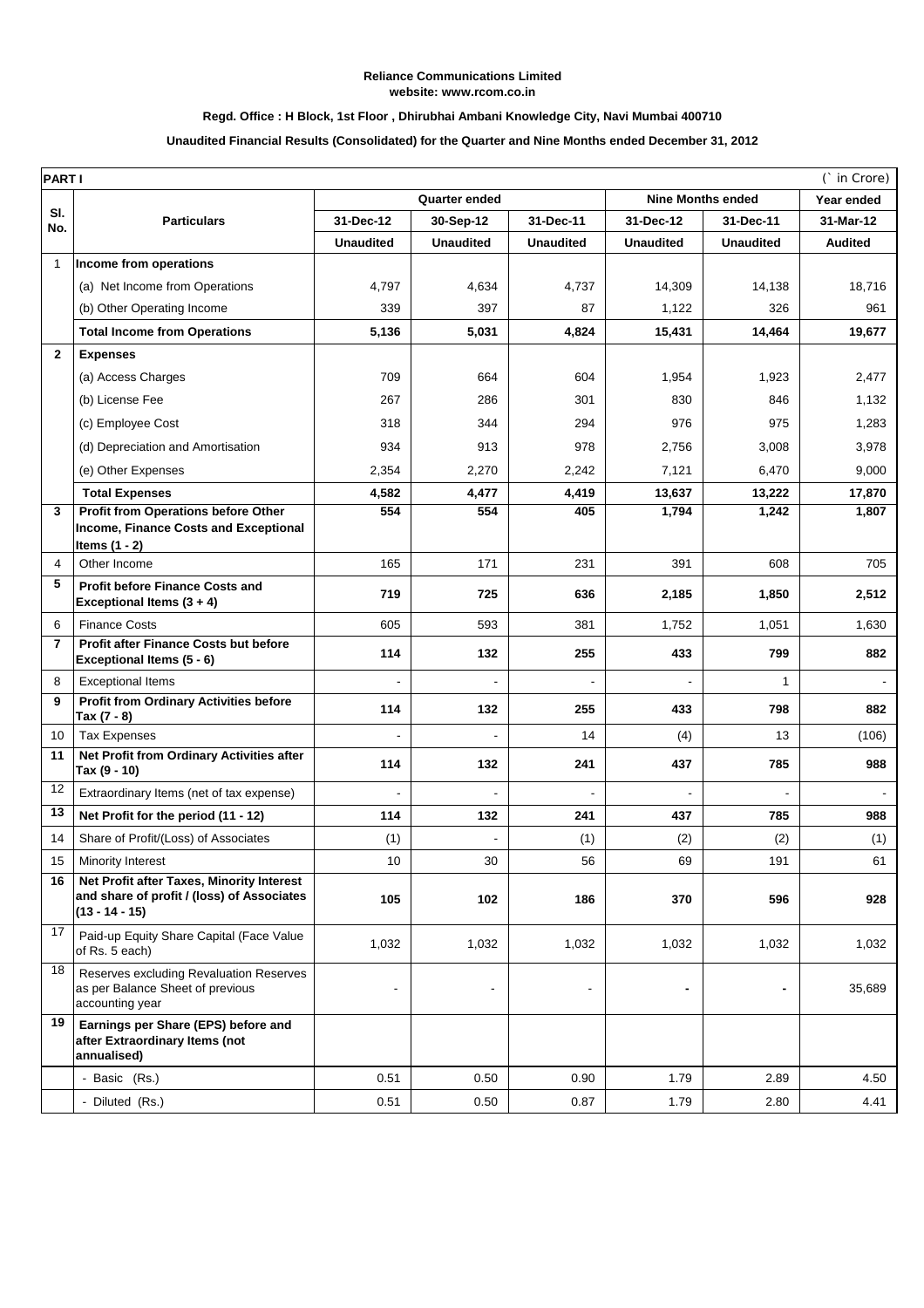# **PART II**

| <b>Select Information</b> |                                                                                                 |                  |                  |                  |                          |                  |                |  |
|---------------------------|-------------------------------------------------------------------------------------------------|------------------|------------------|------------------|--------------------------|------------------|----------------|--|
|                           | <b>Particulars</b>                                                                              | Quarter ended    |                  |                  | <b>Nine Months ended</b> |                  | Year ended     |  |
| SI.<br>No.                |                                                                                                 | 31-Dec-2012      | 30-Sep-2012      | 31-Dec-2011      | 31-Dec-2012              | 31-Dec-2011      | 31-Mar-2012    |  |
|                           |                                                                                                 | <b>Unaudited</b> | <b>Unaudited</b> | <b>Unaudited</b> | <b>Unaudited</b>         | <b>Unaudited</b> | <b>Audited</b> |  |
| A                         | <b>Particulars of Shareholding</b>                                                              |                  |                  |                  |                          |                  |                |  |
| 1                         | <b>Public Shareholding</b>                                                                      |                  |                  |                  |                          |                  |                |  |
|                           | Number of Shares                                                                                | 66,33,18,324     | 66,33,18,324     | 66,33,18,324     | 66,33,18,324             | 66,33,18,324     | 66,33,18,324   |  |
|                           | Percentage of Shareholding                                                                      | 32.14%           | 32.14%           | 32.14%           | 32.14%                   | 32.14%           | 32.14%         |  |
| 2                         | <b>Promoters and Promoter Group</b><br>Shareholding                                             |                  |                  |                  |                          |                  |                |  |
|                           | (a) Pledged / Encumbered                                                                        |                  |                  |                  |                          |                  |                |  |
|                           | - Number of Shares                                                                              | Nil              | Nil              | Nil              | Nil                      | Nil              | Nil            |  |
|                           | - Percentage of Shares (as a % of the<br>total shareholding of promoters and<br>Promoter Group) | N.A.             | N.A.             | N.A.             | N.A.                     | N.A.             | N.A.           |  |
|                           | - Percentage of Shares (as a % of the<br>total share capital of the company)                    | N.A.             | N.A.             | N.A.             | N.A.                     | N.A.             | N.A.           |  |
|                           | (b) Non-encumbered                                                                              |                  |                  |                  |                          |                  |                |  |
|                           | - Number of Shares                                                                              | 1,40,07,08,557   | 1,40,07,08,557   | 1,40,07,08,557   | 1,40,07,08,557           | 1,40,07,08,557   | 1,40,07,08,557 |  |
|                           | - Percentage of Shares (as a % of the<br>total shareholding of promoters and<br>Promoter Group) | 100.00%          | 100.00%          | 100.00%          | 100.00%                  | 100.00%          | 100.00%        |  |
|                           | - Percentage of Shares (as a % of the<br>total share capital of the company)                    | 67.86%           | 67.86%           | 67.86%           | 67.86%                   | 67.86%           | 67.86%         |  |

| <b>Investor Complaints</b>                     |                           |
|------------------------------------------------|---------------------------|
| <b>Particulars</b>                             | Quarter ended 31-Dec-2012 |
| Pending at the beginning of the quarter        | Nil                       |
| Received during the quarter                    | 22                        |
| Disposed off during the quarter                | 22                        |
| Remaining unresolved at the end of the quarter | Nil                       |

| Segment wise Revenue, Results and Capital Employed<br>in Crore) |                                             |                  |                  |                  |                          |                  |                |  |
|-----------------------------------------------------------------|---------------------------------------------|------------------|------------------|------------------|--------------------------|------------------|----------------|--|
| SI.                                                             | <b>Particulars</b>                          | Quarter ended    |                  |                  | <b>Nine Months ended</b> |                  | Year ended     |  |
| No.                                                             |                                             | 31-Dec-12        | 30-Sep-12        | 31-Dec-11        | 31-Dec-12                | 31-Dec-11        | 31-Mar-12      |  |
|                                                                 |                                             | <b>Unaudited</b> | <b>Unaudited</b> | <b>Unaudited</b> | <b>Unaudited</b>         | <b>Unaudited</b> | <b>Audited</b> |  |
|                                                                 | <b>Segment Revenue</b>                      |                  |                  |                  |                          |                  |                |  |
|                                                                 | (a) Wireless                                | 4,515            | 4,422            | 4,447            | 13,464                   | 13,191           | 17,696         |  |
|                                                                 | (b) GEBU                                    | 2,454            | 2,433            | 2,352            | 7,338                    | 6.978            | 9,418          |  |
|                                                                 | (c) Others / Unallocated                    | 223              | 219              | 232              | 685                      | 830              | 1,100          |  |
|                                                                 | Total                                       | 7,192            | 7,074            | 7,031            | 21,487                   | 20,999           | 28,214         |  |
|                                                                 | Less: Inter segment revenue                 | (1,891)          | (1,872)          | (1,976)          | (5,665)                  | (5,927)          | (7, 832)       |  |
|                                                                 | <b>Income from Operations</b>               | 5,301            | 5,202            | 5,055            | 15,822                   | 15,072           | 20,382         |  |
| $\overline{2}$                                                  | <b>Segment Results</b>                      |                  |                  |                  |                          |                  |                |  |
|                                                                 | Profit / (Loss) before Tax and Finance Cost |                  |                  |                  |                          |                  |                |  |
|                                                                 | from each segment                           |                  |                  |                  |                          |                  |                |  |
|                                                                 | (a) Wireless                                | 663              | 639              | 719              | 1.956                    | 1.907            | 2,431          |  |
|                                                                 | (b) GEBU                                    | 262              | 289              | 195              | 891                      | 695              | 1,093          |  |
|                                                                 | (c) Others / Unallocated                    | (206)            | (203)            | (278)            | (662)                    | (752)            | (1,012)        |  |
|                                                                 | Total                                       | 719              | 725              | 636              | 2,185                    | 1,850            | 2,512          |  |
|                                                                 | Less: Finance Costs                         | 605              | 593              | 381              | 1,752                    | 1,051            | 1,630          |  |
|                                                                 | Less: Exceptional Items                     | $\overline{a}$   | $\blacksquare$   | $\blacksquare$   | $\blacksquare$           | 1                | $\blacksquare$ |  |
|                                                                 |                                             |                  |                  |                  |                          |                  |                |  |
|                                                                 | <b>Total Profit before Tax</b>              | 114              | 132              | 255              | 433                      | 798              | 882            |  |
|                                                                 |                                             |                  |                  |                  |                          |                  |                |  |
| 3                                                               | <b>Capital Employed</b>                     |                  |                  |                  |                          |                  |                |  |
|                                                                 | (Segment assets - Segment liabilities)      |                  |                  |                  |                          |                  |                |  |
|                                                                 | (a) Wireless                                | 55,396           | 56,802           | 54,456           | 55,396                   | 54,456           | 56,352         |  |
|                                                                 | (b) GEBU                                    | 16,125           | 14,903           | 11,073           | 16,125                   | 11,073           | 10,212         |  |
|                                                                 | (c) Others / Unallocated                    | 6,694            | 5,042            | 15,498           | 6,694                    | 15,498           | 9,914          |  |
|                                                                 | Total                                       | 78,215           | 76,747           | 81,027           | 78,215                   | 81,027           | 76,478         |  |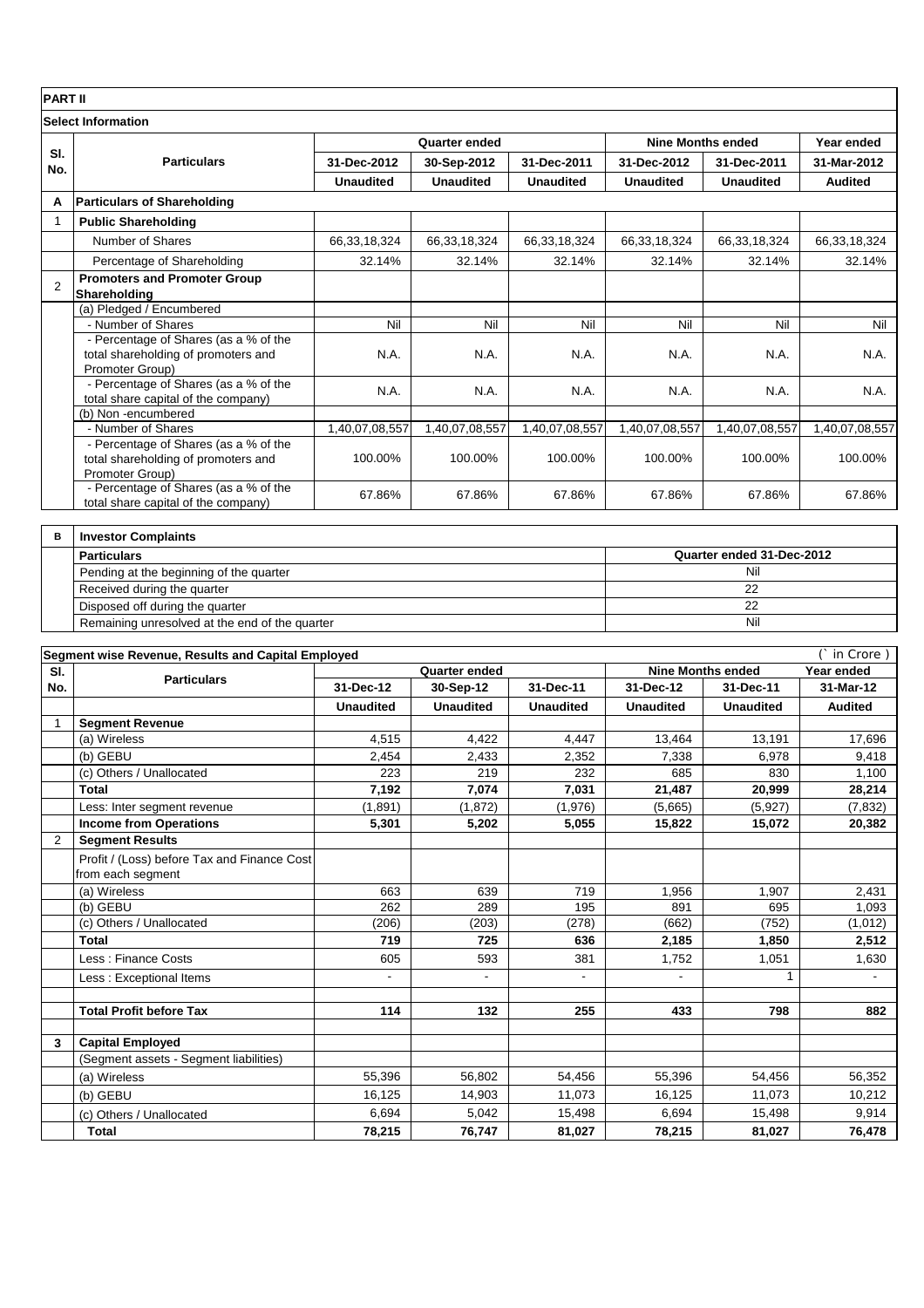# **Notes**

- 1. Figures of the previous period have been regrouped and reclassified, wherever required.
- 2. Pursuant to the Schemes of Arrangement ("the Schemes") sanctioned by the Hon'ble High Court of Judicature at Mumbai, net exchange variations comprising of ` 6 crore and ` 271 crore relating to foreign currency monetary items other than long term foreign currency monetary items and ` 180 crore and ` 362 crore being amortization of the balance in "Foreign Currency Monetary item Translation Difference Account (FCMITDA)", during the quarter and nine months ended December 31, 2012 respectively, are withdrawable from General Reserve. This treatment has no impact on the Statement of Profit and Loss for the quarter and nine months ended December 31, 2012 as the same have not been considered therein and necessary effect, if any, consistent with the practice followed in earlier periods, will be carried out at the year end.
- 3. During the current quarter, Department of Telecommunications (DoT) has issued demand notice in respect of special audit of various telecom companies, including the Company and its subsidiaries, for the years ended March 31, 2007 and March 31, 2008 relating to alleged shortfall in revenue share of ` 314 crore and interest thereon as applicable. The Company, like other telecom companies, has contested the same before Hon'ble TDSAT as well as Hon'ble High Court of Kerala and the said demand notice has been stayed. The Company, based on advice and, inter alia, on current understanding of the regulation by the industry and judicial pronouncements directly applicable to the issues raised in the special audit report, is confident that there shall not be any liability in this regard and hence, no provision is considered necessary in the accounts of the Company.
- 4. The Company is operating with Wireless, GEBU and Others / Unallocated segments. Accordingly, segment-wise information has been given. This is in line with the requirement of AS 17 "Segment Reporting".
- 5. The Company has opted to publish consolidated financial results for the year 2012 13. Standalone financial results, for the quarter and nine months ended December 31, 2012 can be viewed on the website of the Company, National Stock Exchange of India Limited and BSE Limited at www.rcom.co.in, www.nseindia.com and www.bseindia.com respectively.

| in crore)                       |                  |                      |                  |                   |                  |                |  |  |
|---------------------------------|------------------|----------------------|------------------|-------------------|------------------|----------------|--|--|
|                                 |                  | <b>Quarter ended</b> |                  | Nine months ended | Year ended       |                |  |  |
| <b>Particulars</b>              | 31-Dec-2012      | 30-Sept-2012         | 31-Dec-2011      | 31-Dec-2012       | 31-Dec-2011      | 31-Mar-2012    |  |  |
|                                 | <b>Unaudited</b> | <b>Unaudited</b>     | <b>Unaudited</b> | <b>Unaudited</b>  | <b>Unaudited</b> | <b>Audited</b> |  |  |
| <b>Total Income</b>             | 3,294            | 3,059                | 3,007            | 9,147             | 9,023            | 11,863         |  |  |
| Profit/<br>(Loss)<br>before tax | 110              | 9                    | (277)            | (133)             | (648)            | 155            |  |  |
| Profit/<br>(Loss)<br>after tax  | 110              | 9                    | (277)            | (133)             | (648)            | 156            |  |  |

6. Additional information on standalone basis is as follows: